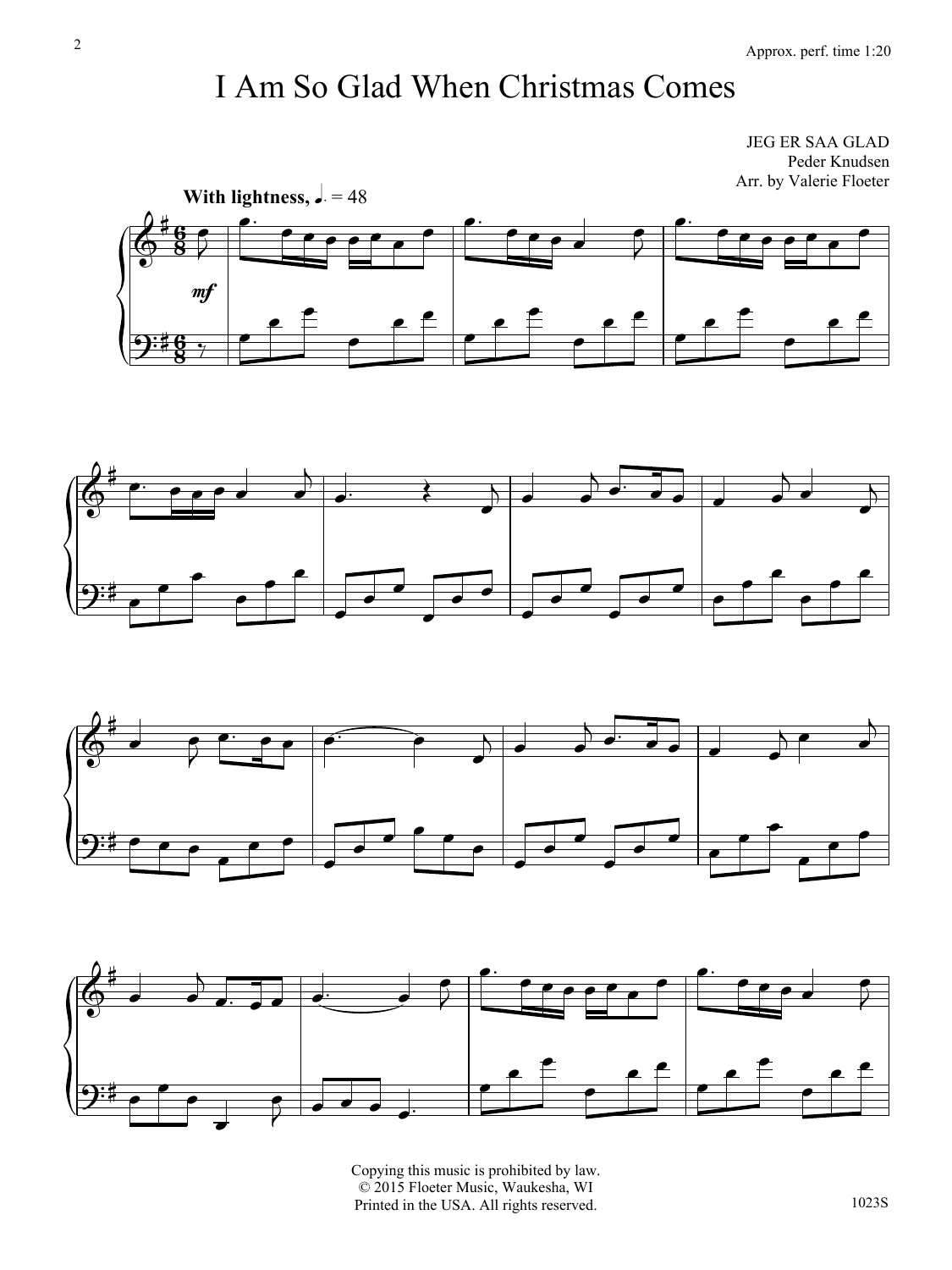## Once in Royal David's City

IRBY Henry J. Gauntlett Arr. by Valerie A. Floeter









Copying this music is prohibited by law. © 2015 Floeter Music, Waukesha, WI Printed in the USA. All rights reserved.